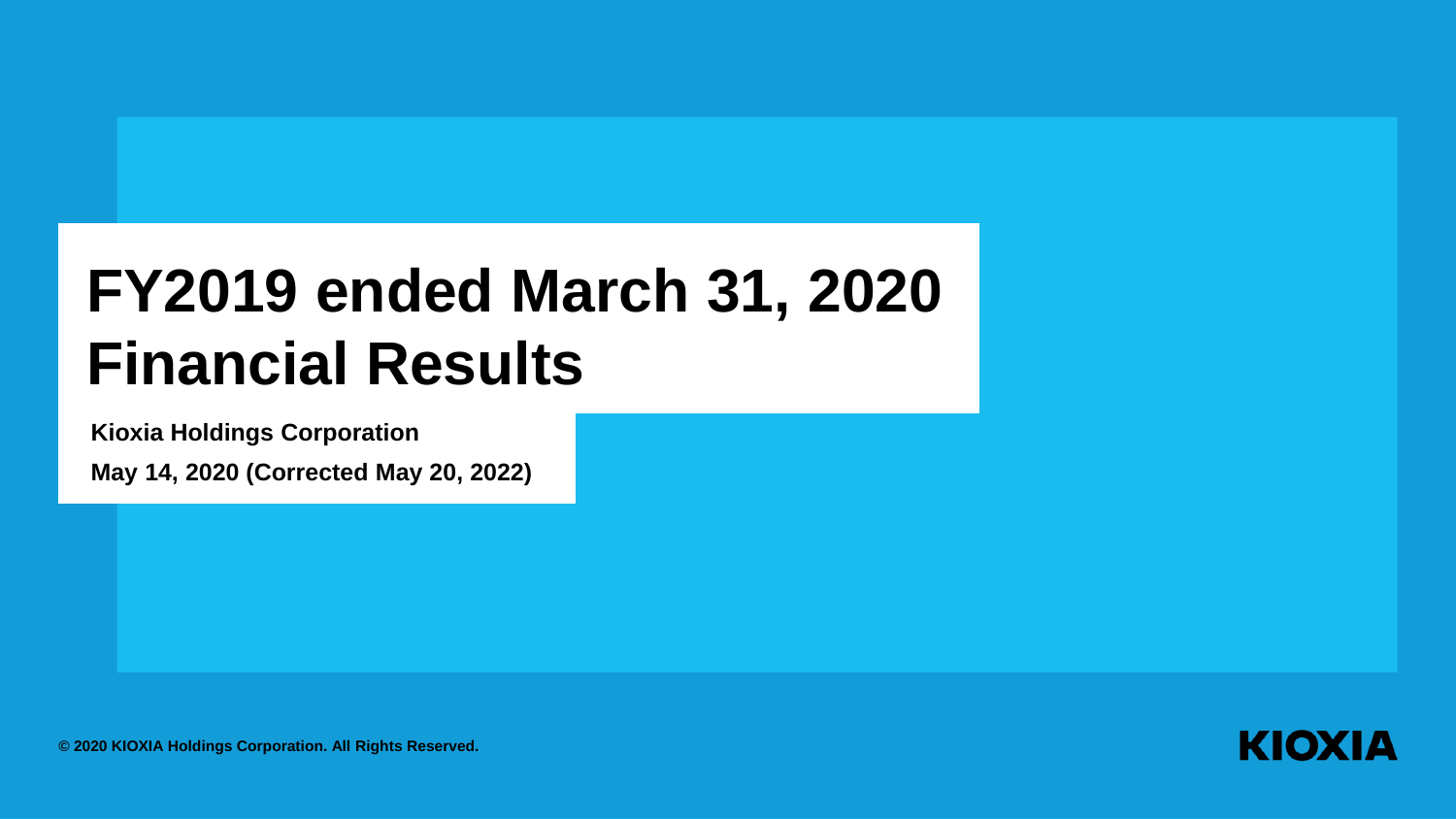## **Disclaimer**

On April 1, 2017, Toshiba Corporation spun off its memory business into the former Toshiba Memory Corporation ("Former TMC"). On June 1, 2018, Toshiba Corporation sold all of the shares of Former TMC to K.K. Pangea, a special purpose acquisition company formed by a consortium led by Bain Capital Private Equity, LP, and as a result, Former TMC became a wholly-owned subsidiary of K.K. Pangea. On August 1, 2018, K.K. Pangea merged with Former TMC, with K.K. Pangea as the legally surviving entity. On the same date, K.K. Pangea was renamed Toshiba Memory Corporation ("TMC"). On March 1, 2019, Toshiba Memory Holdings Corporation ("TMCHD") was established as the holding company for TMC through a sole-share transfer, whereby TMC's then-existing shareholders became the shareholders of TMCHD and TMC became a wholly-owned subsidiary of TMCHD. On October 1, 2019, TMCHD and TMC were renamed Kioxia Holdings Corporation ("we") and Kioxia Corporation, respectively.

This presentation includes forward-looking statements that represent certain opinions, expectations, beliefs, intentions or estimates regarding the future of Kioxia Holdings Corporation and its consolidated subsidiaries. You can identify forward-looking statements by terms such as "may," "will," "should," "would," "expects," "plans," "anticipates," "could," "intends," "aims," "seeks," "targets," "projects," "anticipates," "contemplates," "believes," "estimates," "predicts," "potential" or "continue" or the negative of these terms or other similar expressions. Forward-looking statements are based largely on our current expectations and projections about future events and trends that we believe may affect our industry, business strategy, short-term and long-term business operations and objectives, financial condition and results of operations. These forward-looking statements involve known and unknown risks, uncertainties, changes in circumstances that are difficult to predict and other factors that may cause our actual results, performance or achievements to be materially different from any future result, performance or achievement expressed or implied by the forward-looking statement. In light of these risks, uncertainties and assumptions, the forward-looking events and circumstances discussed in this presentation may not occur and actual results could differ materially and adversely from those anticipated or implied.

The forward-looking statements included in this presentation are made only as of the date hereof. Although we believe that the expectations reflected in the forward-looking statements are reasonable, we cannot guarantee that the future results, performance or events and circumstances reflected in the forward-looking statements will be achieved or occur. We undertake no obligation to update any forwardlooking statement for any reason after the date of this presentation to conform these statements to actual results or to changes in our expectations, except as may be required by law.

This presentation includes information and statements regarding the flash memory industry obtained from industry publications and surveys, publicly available sources and from third-party sources considered to be reliable. Whilst this presentation is provided in good faith, it does not purport to be comprehensive and has not been independently verified.

This presentation has been prepared to provide information on our consolidated financial results and does not constitute or form part of an offer or invitation to sell or a solicitation of an offer to buy or subscribe for or otherwise acquire any securities in any jurisdiction or an inducement to engage in investment activity nor shall it form the basis of or be relied on in connection with any contract thereof.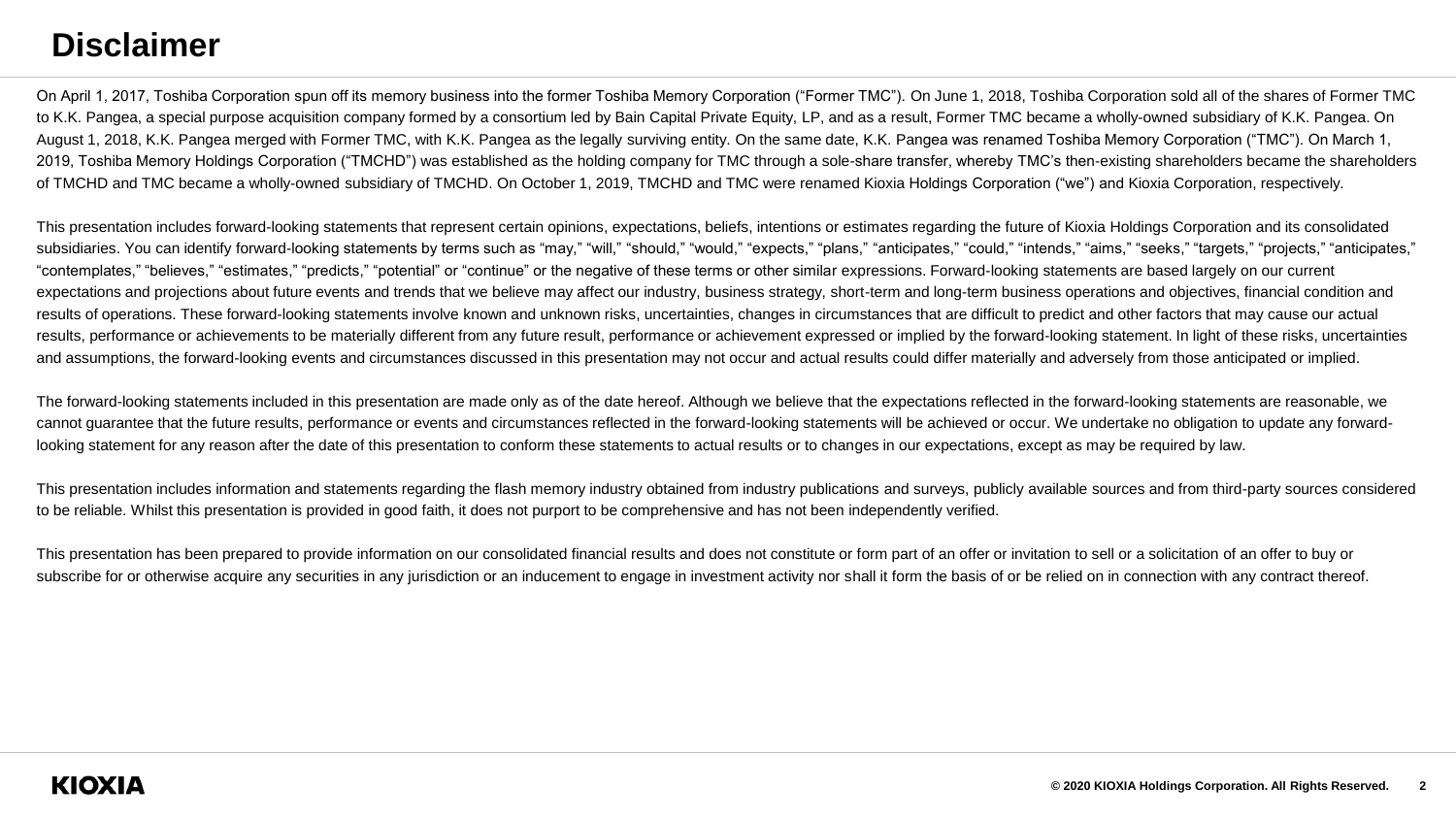### **Financial Results Overview**<sup>1</sup>

|                                               |                |                |         | <b>FY18</b>                                |             |  |
|-----------------------------------------------|----------------|----------------|---------|--------------------------------------------|-------------|--|
| (in billion yen)                              | <b>FY19 Q3</b> | <b>FY19 Q4</b> | QoQ     | (simple, combined<br>$basis)$ <sup>5</sup> | <b>FY19</b> |  |
| <b>Sales</b>                                  | 254.4          | 279.6          | $+25.2$ | 1,263.9                                    | 987.2       |  |
| <b>Operating Income</b>                       | (20.5)         | 12.1           | $+32.6$ | 116.3                                      | (173.1)     |  |
| Margin                                        | (8)%           | 4%             | $+12pt$ | 9%                                         | (18)%       |  |
| Net Income                                    | (25.3)         | 9.8            | $+35.1$ | 51.0                                       | (166.7)     |  |
| Margin                                        | (10)%          | 4%             | $+13pt$ | 4%                                         | (17)%       |  |
| Additional detail (included in above figures) |                |                |         |                                            |             |  |
| Depreciation and Amortization                 | 105.0          | 105.2          | $+0.2$  | 355.1                                      | 411.7       |  |
| PPA Impact <sup>2</sup>                       | (28.8)         | (27.3)         | $+1.5$  | (227.2)                                    | (112.8)     |  |
| Power Outage Impact <sup>3</sup>              | 1.1            | 0.0            | (1.1)   | 0.0                                        | (33.4)      |  |
| Refinance Impact <sup>4</sup>                 | 0.0            | 0.0            | 0.0     | 0.0                                        | (19.4)      |  |
| Income Tax                                    | (8.0)          | (7.9)          | $+0.1$  | 22.4                                       | (72.8)      |  |

1. Based on the audited consolidated financial statements for FY19 Q3, FY19 Q4 and FY19, and the unaudited consolidated financial reports of Former TMC as a wholly-owned subsidiary of Toshiba Corporation, before the acquisition by K.K. Pangea from April 2018 to May 2018 (①) and the audited consolidated financial reports of TMCHD from April 2018 to March 2019 (②), which includes the income statement impact of K.K. Pangea's financing activities during the first two months of the period for FY18. TMCHD has assumed the financial reports of TMC, which became TMCHD's wholly-owned subsidiary through a sole-share transfer on March 1, 2019. All figures are prepared under IFRS.

2. Amount of accounting impact of PPA on operating income caused by the acquisition of the Former TMC by K.K. Pangea.

3. Accounting impact on operating income from costs and expenses related to write-offs of work in process inventory and the burden of fixed

manufacturing costs during the downtime of the relevant manufacturing capacity, equipment repair expenses, the allocation of increased manufacturing costs due to power outage from Q2 in accordance with the joint venture agreement. These figures do not include any sales-related impact, other related impacts or non-material impacts, but reflect the insurance income of 1.1 billion yen against the accounting losses of 34.5 billion yen, resulting in the net accounting impact of 33.4 billion yen.

4. Amount of one-time financial impact on non-operating income associated with the early repayment of debt and early redemption of preferred stock. 5. The figures are presented on a simple, combined basis, and adjustments that are necessary to enable a strict comparison against the previous year's figures have not been made.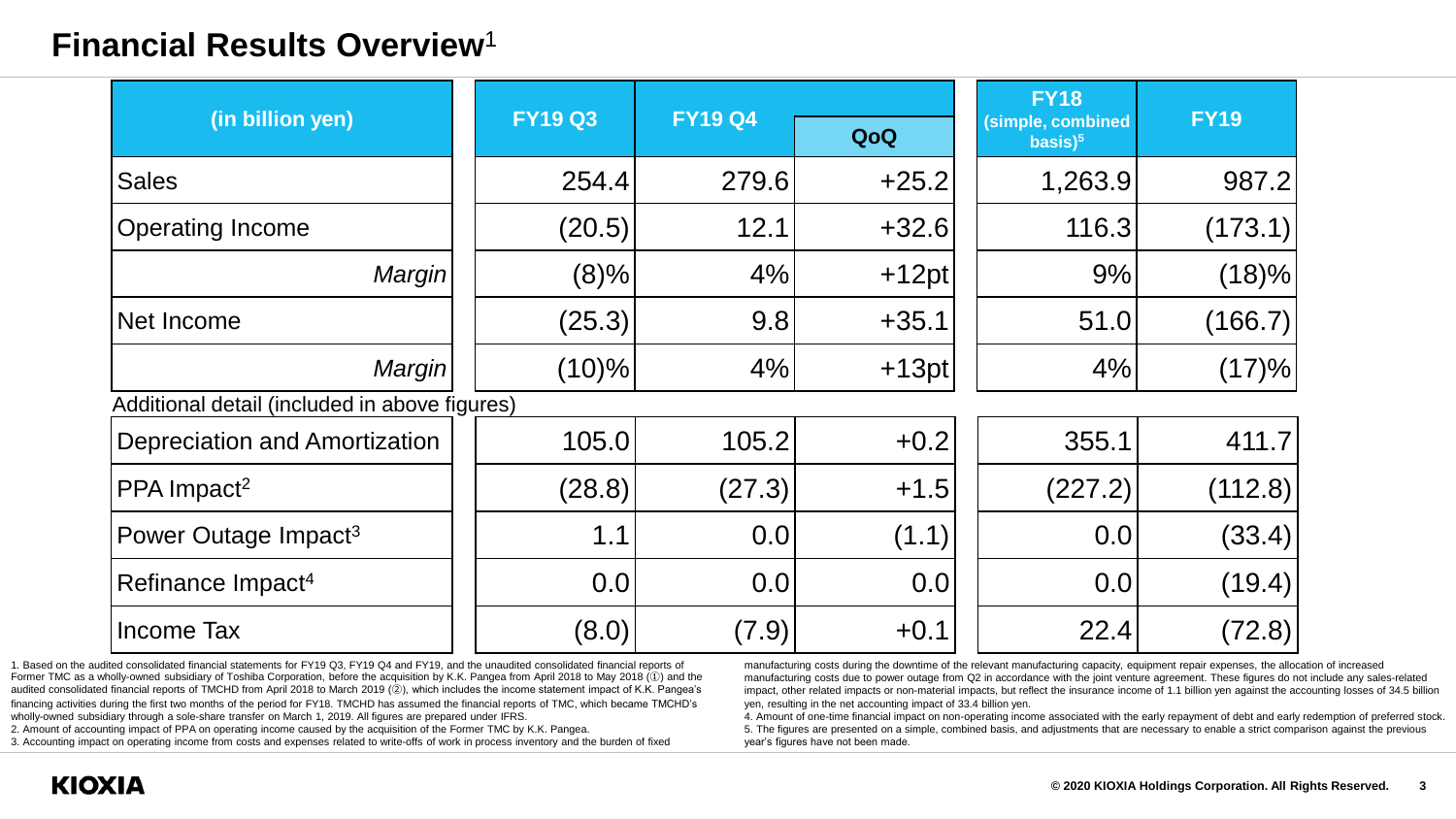# **Highlights**

#### **Recent Sales Trends**

|            | <b>FY19 Q3</b>     | <b>FY19 Q4</b>     |
|------------|--------------------|--------------------|
| Bit growth | High-single-digit- | Low-single-digit-% |
| (QoQ)      | % increase         | increase           |
| <b>ASP</b> | Mid-single-digit-% | Mid-single-digit-% |
| (JPY, QoQ) | increase           | increase           |

- Overall bit growth continues with SSD sales growth more than offsetting smartphone decline
- A recovery trend continues with ASP as industry supply / demand conditions improved in the second half

#### **New Products and Technology**

- First to deliver PCIe® 4.0 solid state drives (February 21, 2020)
- Launched UFS Ver. 3.1 embedded flash memory devices (February 27, 2020)
- Launched new "Kioxia" brand consumer product portfolio (microSD/SD memory cards, USB memory and SSDs) (April 15, 2020)

#### **Industry/Market Trends and Outlook**

• With the global spread of COVID-19, the memory industry in FY20 Q1 is expected to see demand for smartphones decline, offset by firm demand for SSDs in PCs and data centers due to changes in consumer behavior including increased work from home and video streaming

#### **Operations amid COVID-19**

• Following Japan's declaration of a national emergency, the company is thoroughly implementing measures to protect employees and prevent COVID-19 spread. Manufacturing operations at Yokkaichi Plant and Kitakami Plant continue.